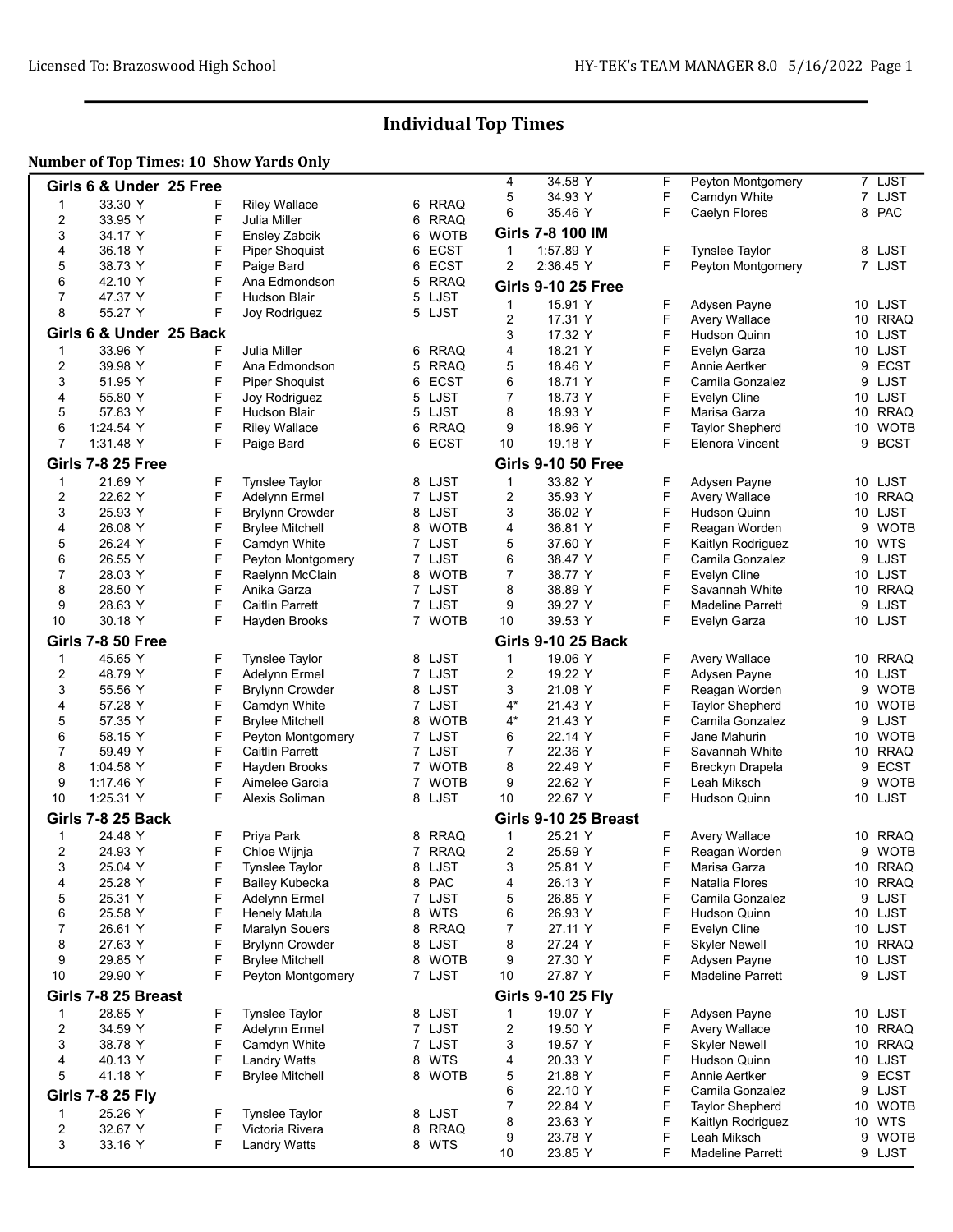### Individual Top Times

### Number of Top Times: 10 Show Yards Only

| Girls 9-10 100 IM            |        |                                         |    |                       | $7^*$  | 48.03 Y                      | F      | Callie Hipp                          | 12 LJST                |
|------------------------------|--------|-----------------------------------------|----|-----------------------|--------|------------------------------|--------|--------------------------------------|------------------------|
|                              |        |                                         |    |                       | $7^*$  | 48.03 Y                      | F      | Caylee White                         | 11 LJST                |
| 1:32.97 Y<br>$\mathbf{1}$    | F      | <b>Avery Wallace</b>                    |    | 10 RRAQ               | 9      | 50.90 Y                      | F      | Cora Albarran                        | 11 LJST                |
| 2<br>1.41.13 Y               | F      | Adysen Payne                            |    | 10 LJST               | 10     | 53.07 Y                      | F      | Clara Sterzinger                     | 11 LJST                |
| 3<br>1:42.51 Y               | F      | Reagan Worden                           |    | 9 WOTB<br><b>RRAQ</b> |        | Girls 11-12 100 IM           |        |                                      |                        |
| 4<br>1.44.10 Y               | F<br>F | <b>Skyler Newell</b><br>Camila Gonzalez | 10 |                       |        |                              | F      | Marcail Keener                       |                        |
| 5<br>1:46.00 Y               | F      | Jane Mahurin                            |    | 9 LJST<br>10 WOTB     | 1      | 1:23.10 Y                    | F      |                                      | 12 BCST<br>12 LJST     |
| 6<br>1:50.41 Y<br>7          | F      |                                         |    | 10 LJST               | 2      | 1:23.99 Y                    | F      | <b>Emerson Montgomery</b>            | 11 LJST                |
| 1:50.74 Y                    | F      | <b>Hudson Quinn</b>                     |    |                       | 3      | 1:29.90 Y                    | F      | Sierra Bracken                       |                        |
| 8<br>1:59.28 Y               | F      | Elenora Vincent                         | 9  | <b>BCST</b>           | 4      | 1.31.71 Y                    |        | Lillian Wurtz                        | 11 BCST                |
| 9<br>2:21.39 Y               |        | Piper Kadlecik                          |    | 9 LJST                | 5<br>6 | 1:32.86 Y<br>1:33.60 Y       | F<br>F | Clara Bracken<br>Abigail Blackmon    | 11 LJST<br>12 RRAQ     |
| <b>Girls 11-12 50 Free</b>   |        |                                         |    |                       | 7      | 1:34.66 Y                    | F      | Ava Crisp                            | 12 LJST                |
| 30.98 Y<br>$\mathbf{1}$      | F      | Marcail Keener                          |    | 12 BCST               | 8      | 1:40.72 Y                    | F      | Claire Crisp                         | LJST<br>11             |
| 2<br>31.86 Y                 | F      | Codi Klatt                              |    | 12 ECST               | 9      | 1.45.79 Y                    | F      | Callie Hipp                          | 12 LJST                |
| 3<br>32.81 Y                 | F      | Lillian Wurtz                           |    | 11 BCST               | 10     | 1:49.33 Y                    | F      | Jules Vincent                        | 12 BCST                |
| 4<br>32.93 Y                 | F      | Kailey Rodriguez                        | 11 | <b>BCST</b>           |        |                              |        |                                      |                        |
| 5<br>32.95 Y                 | F      | <b>Emerson Montgomery</b>               |    | 12 LJST               |        | <b>Girls 13-14 50 Free</b>   |        |                                      |                        |
| 6<br>35.45 Y                 | F      | Sierra Bracken                          |    | 11 LJST               | 1      | 28.00 Y                      | F      | Abigail Miksch                       | 13 WOTB                |
| $\overline{7}$<br>35.60 Y    | F      | Ava Crisp                               |    | 12 LJST               | 2      | 28.34 Y                      | F      | Larissa Bracken                      | 13 LJST                |
| 8<br>36.25 Y                 | F      | Abigail Blackmon                        |    | 12 RRAQ               | 3      | 28.80 Y                      | F      | Hope Kadlecik                        | 13 LJST                |
| 9<br>36.47 Y                 | F      | Jules Vincent                           |    | 12 BCST               | 4      | 30.49 Y                      | F      | Makena Nichols                       | 13 WOTB                |
| 10<br>36.67 Y                | F      | Clara Bracken                           |    | 11 LJST               | 5      | 32.00 Y                      | F      | Caroline Little                      | <b>ECST</b><br>13      |
| <b>Girls 11-12 100 Free</b>  |        |                                         |    |                       | 6      | 32.24 Y                      | F      | Bailey Harris                        | 14 LJST                |
| $\mathbf{1}$<br>1.07.43 Y    | F      | <b>Marcail Keener</b>                   |    | 12 BCST               | 7      | 32.36 Y                      | F      | Julia Wilkinson                      | 13 LJST                |
| $\overline{2}$<br>1:11.26 Y  | F      | Lillian Wurtz                           | 11 | <b>BCST</b>           | 8      | 32.42 Y                      | F      | Abby Wallis                          | 13 ECST                |
| 3<br>1:12.73 Y               | F      | <b>Emerson Montgomery</b>               |    | 12 LJST               | 9      | 33.16 Y                      | F      | Micaela Ping                         | 14 RRAQ                |
| 4<br>1:13.47 Y               | F      | Codi Klatt                              |    | 12 ECST               | 10     | 34.54 Y                      | F      | Kalei Miller                         | 13 RRAQ                |
| 5<br>1:17.81 Y               | F      | Ava Crisp                               |    | 12 LJST               |        | <b>Girls 13-14 100 Free</b>  |        |                                      |                        |
| 6<br>1:18.83 Y               | F      | Sierra Bracken                          |    | 11 LJST               | 1      | 1:02.08 Y                    | F      | Larissa Bracken                      | 13 LJST                |
| 7<br>1:20.39 Y               | F      | Kailey Rodriguez                        | 11 | <b>BCST</b>           | 2      | 1:02.38 Y                    | F      | Abigail Miksch                       | <b>WOTB</b><br>13      |
| 8<br>1:22.75 Y               | F      | Jules Vincent                           |    | 12 BCST               | 3      | 1:05.01 Y                    | F      | Hope Kadlecik                        | 13 LJST                |
| 9<br>1:23.25 Y               | F      | Abigail Blackmon                        |    | 12 RRAQ               | 4      | 1.07.31 Y                    | F      | Makena Nichols                       | 13 WOTB                |
| 10<br>1:23.66 Y              | F      | Clara Bracken                           |    | 11 LJST               | 5      | 1:11.33 Y                    | F      | Bailey Harris                        | 14 LJST                |
| <b>Girls 11-12 50 Back</b>   |        |                                         |    |                       | 6      | 1:12.67 Y                    | F      | Julia Wilkinson                      | 13 LJST                |
|                              |        |                                         |    |                       | 7      | 1:12.91 Y                    | F      | Abby Wallis                          | 13 ECST                |
| 39.39 Y<br>$\mathbf{1}$      | F      | <b>Emerson Montgomery</b>               |    | 12 LJST               | 8      | 1:12.93 Y                    | F      | Caroline Little                      | <b>ECST</b><br>13      |
| 2<br>39.77 Y                 | F      | Clara Bracken                           |    | 11 LJST               | 9      | 1:14.31 Y                    | F      | Kalei Miller                         | 13 RRAQ                |
| 3<br>41.77 Y                 | F      | Sierra Bracken                          |    | 11 LJST               | 10     | 1:21.80 Y                    | F      | Kodi Cogswell                        | 14 WOTB                |
| 4<br>44.65 Y                 | F      | Clara Sterzinger                        |    | 11 LJST               |        | <b>Girls 13-14 50 Back</b>   |        |                                      |                        |
| 5<br>46.04 Y                 | F<br>F | Cora Albarran                           |    | 11 LJST               |        |                              | F      |                                      |                        |
| 6<br>47.12 Y                 |        | Ava Crisp                               |    | 12 LJST               | 1      | 30.68 Y                      |        | Larissa Bracken                      | 13 LJST                |
| 7<br>47.29 Y                 | F<br>F | Claire Crisp                            |    | 11 LJST               | 2      | 32.40 Y                      | F<br>F | Hope Kadlecik                        | 13 LJST<br><b>WOTB</b> |
| 8<br>48.59 Y                 | F      | Callie Hipp                             |    | 12 LJST               | 3      | 33.12 Y                      | F      | Abigail Miksch                       | 13                     |
| 9<br>48.82 Y                 | F      | Caylee White                            |    | 11 LJST               | 4      | 37.61 Y                      | F      | Micaela Ping                         | <b>RRAQ</b><br>14      |
| 10<br>48.95 Y                |        | <b>Emily Peltier</b>                    |    | 11 LJST               | 5      | 38.94 Y<br>39.37 Y           | F      | Kalei Miller<br><b>Bailey Harris</b> | 13 RRAQ<br>14 LJST     |
| <b>Girls 11-12 50 Breast</b> |        |                                         |    |                       | 6<br>7 | 40.10 Y                      | F      | Abby Wallis                          | 13 ECST                |
| 42.17 Y<br>$\mathbf{1}$      | F      | Sierra Bracken                          |    | 11 LJST               | 8      | 41.04 Y                      | F      | Caroline Little                      | 13 ECST                |
| 2<br>43.34 Y                 | F      | <b>Emerson Montgomery</b>               |    | 12 LJST               | 9      | 41.17 Y                      | F      | Julia Wilkinson                      | 13 LJST                |
| 3<br>45.83 Y                 | F      | Clara Bracken                           |    | 11 LJST               | 10     | 43.26 Y                      | F      | <b>Claire Courts</b>                 | 14 WOTB                |
| 4<br>46.13 Y                 | F      | Ava Crisp                               |    | 12 LJST               |        |                              |        |                                      |                        |
| 5<br>46.70 Y                 | F      | Claire Crisp                            |    | 11 LJST               |        | <b>Girls 13-14 50 Breast</b> |        |                                      |                        |
| 6<br>48.32 Y                 | F      | Abigail Blackmon                        |    | 12 RRAQ               | 1      | 34.83 Y                      | F      | Larissa Bracken                      | 13 LJST                |
| $\overline{7}$<br>51.60 Y    | F      | Adelyn Bonnot                           |    | 12 LJST               | 2      | 37.41 Y                      | F      | Hope Kadlecik                        | 13 LJST                |
| 8<br>52.58 Y                 | F      | Kinsley Koudela                         |    | 12 ECST               | 3      | 41.26 Y                      | F      | Makena Nichols                       | 13 WOTB                |
| 9<br>54.40 Y                 | F      | Callie Hipp                             |    | 12 LJST               | 4      | 43.93 Y                      | F      | Micaela Ping                         | 14 RRAQ                |
| 10<br>54.63 Y                | F      | Clara Sterzinger                        |    | 11 LJST               | 5      | 44.63 Y                      | F      | Emmah White                          | 13 RRAQ                |
| Girls 11-12 50 Fly           |        |                                         |    |                       | 6      | 44.96 Y                      | F      | <b>Bailey Harris</b>                 | 14 LJST                |
| 36.31 Y<br>$\mathbf{1}$      | F      | <b>Lillian Wurtz</b>                    |    | 11 BCST               | 7      | 45.04 Y                      | F      | <b>Claire Courts</b>                 | 14 WOTB                |
| $\overline{c}$<br>36.87 Y    | F      | <b>Emerson Montgomery</b>               |    | 12 LJST               | 8      | 47.41 Y                      | F      | Julia Wilkinson                      | 13 LJST                |
| 3<br>37.60 Y                 | F      | Marcail Keener                          |    | 12 BCST               | 9      | 48.66 Y                      | F      | Abigail Arellano                     | 13 RRAQ                |
| 4<br>38.88 Y                 | F      | Codi Klatt                              |    | 12 ECST               | 10     | 49.03 Y                      | F      | Abby Wallis                          | 13 ECST                |
| 5<br>38.89 Y                 | F      | Clara Bracken                           |    | 11 LJST               |        | Girls 13-14 50 Fly           |        |                                      |                        |
| 6<br>40.99 Y                 | F      | Sierra Bracken                          |    | 11 LJST               | 1      | 30.87 Y                      | F      | Larissa Bracken                      | 13 LJST                |
|                              |        |                                         |    |                       |        |                              |        |                                      |                        |